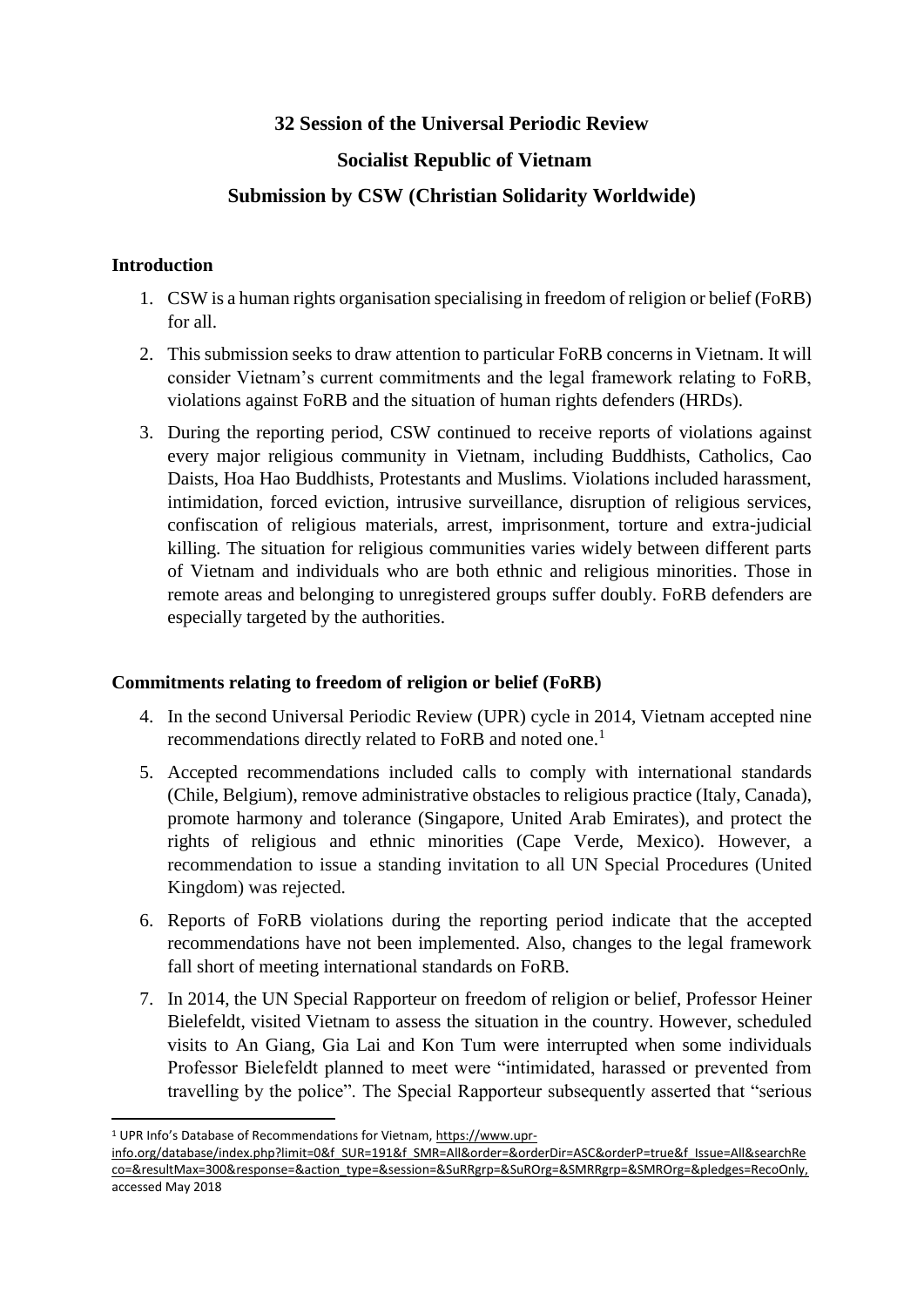violations of freedom of religion or belief are a reality in Vietnam", and made reference to the "negative attitude towards the rights" of religious minorities.<sup>2</sup>

### **Legal framework concerning religion**

- 8. On 18 November 2016 Vietnam's National Assembly passed the nation's first ever Law on Belief and Religion. The Law came into effect on 1 January 2018.<sup>3</sup>
- 9. Religious communities, lawyers and HRDs have criticised the law for interfering in the internal affairs of religious organisations. They further criticised vague and ambiguous language regarding 'national unity' and 'traditions', which could be used to reject or hinder registration applications.
- 10. In June 2017, the President and General Secretary of the Catholic Bishops' Conference of Vietnam issued a statement criticising the law for continuing the system by which religious communities must inform government authorities about their activities which may or may not approved, arguing that it allows the government to intervene in religious communities' internal affairs. The Interfaith Council of Vietnam welcomed the statement.<sup>4</sup>

## **Freedom of Religion or Belief Violations**

#### *Buddhists*

- 11. Thich Quang Do, leader of the Unified Buddhist Church of Vietnam (UBCV), an unregistered independent religious group with a strong focus on advocating for FoRB, has been deprived of liberty in various forms for over 30 years. Currently being held under house arrest without charge in Thanh Minh Zen Monastery in Ho Chi Minh City, his communications are closely monitored and he is under constant police surveillance. Members of the UBCV's Buddhist Youth Movement have also been harassed, prevented from meeting, and placed under travel bans. Despite the peaceful nature of their activities, UBCV members have been subject to intimidation, police interrogation, public 'denunciation sessions', assault, vandalism, threats and harassment.<sup>5</sup>
- 12. Do Thi Hong, a leader of the Buddhist sect An Dan Dai Dao, is suffering from poor health in prison, having been sentenced to 13 years in prison and five years house arrest in 2012 on the charge of 'plotting to overthrow the government'. In a closed trial in 2013, the group's founder Phan Van Thu was given a life sentence, and 21 other leaders were sentenced to a collective total of 299 years in prison and 105 years of house arrest. 'Incriminating' evidence included excerpts from a sermon by the founder which referenced human rights, protection of the environment, and international law.

[http://queme.org//app/uploads/2016/02/Report-VCHR-FoRB-in-Vietnam-State-management-of-religions-Feb-2016.pdf,](http://queme.org/app/uploads/2016/02/Report-VCHR-FoRB-in-Vietnam-State-management-of-religions-Feb-2016.pdf,) p.

<sup>&</sup>lt;sup>2</sup> Press Statement on the visit to the Socialist Republic of Viet Nam by the Special Rapporteur on freedom of religion or belief, 31 July 2014<http://www.ohchr.org/EN/NewsEvents/Pages/DisplayNews.aspx?NewsID=14914>

<sup>3</sup> CSW, Vietnam: Freedom of religion or belief: current issues & cases, July 2017

<sup>4</sup> http://www.ucanews.com/news/support-for-vietnamese-bishops-criticism-of-religious-laws/79574 <sup>5</sup> VCHR, FREEDOM OF RELIGION OR BELIEF State Management of Religions in Vietnam,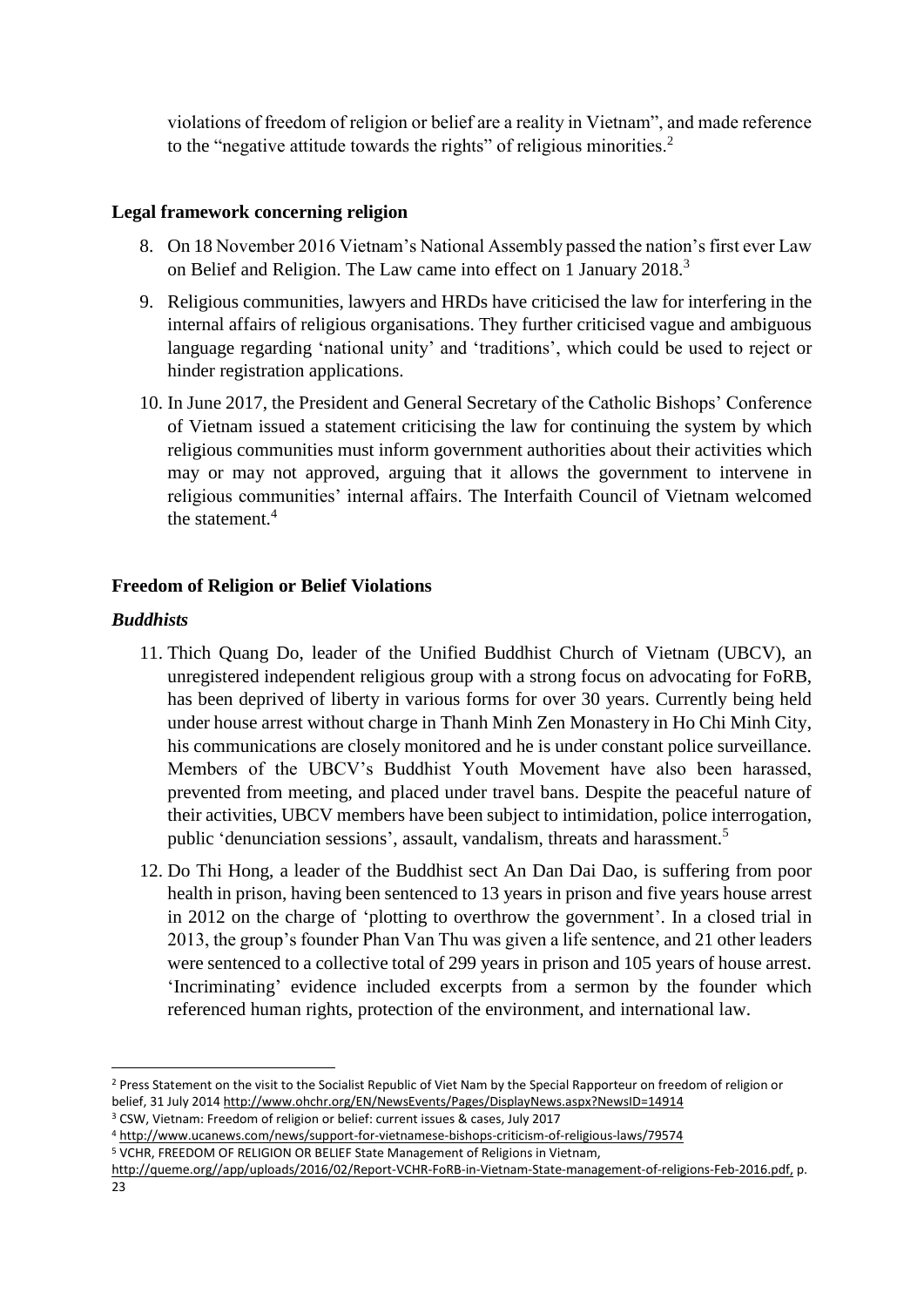### *Cao Dai*

- 13. The government only recognises Cao Dai groups operating under the governmentapproved Cao Dao Administrative Council. During the reporting period, the authorities harassed independent Cao Dao groups and destroyed homes used for meetings; members have been prevented from engaging in peaceful religious activities and some have been stopped from travelling abroad to meet with religious freedom advocates.
- 14. According to a report by the Association to Protect Freedom of Religion, in January 2018, Cao Dai Church leader Hua Phi suffered severe health issues after being interrogated by police for several days in Lam Dong Province, regarding his interviews with foreign media and meetings with international delegations on FoRB, among other things. After he collapsed on 29 January 2018, authorities blocked his access to medical treatment and visits from representatives of the Inter-faith Council. His left leg is paralysed following his collapse.<sup>6</sup>

# *Catholics and Protestants*

**.** 

- 15. Catholic leaders and activists have been beaten, denounced by officials, and imprisoned for organising peaceful protests following the Formosa company steel plant disaster in April 2016, which left many families with no means of livelihood. The heavy police crackdown on protesters prompted the Office of the UN High Commissioner for Human Rights (OHCHR) to issue a statement of concern.<sup>7</sup> In April 2018, Catholic activist Tran Thi Xuan was sentenced to nine years in prison and five years house arrest for 'attempting to overthrow the people's government'. State media accused her of organising protests against Formosa company at the local government headquarters.
- 16. Montagnard ethnic minority Catholics and Protestants in the Central Highlands of Vietnam are subject to serious ongoing human rights violations, including pressure to recant; forced eviction<sup>8</sup>; denial of access to public services and grants following conversion to Christianity; beatings, torture and sexual abuse; arbitrary detention, sometimes followed by a trial and imprisonment; threats and intimidation; disruption of religious services; being physically prevented from attending religious services; confiscation of religious materials; denial of access to education; and damage to properties used for religious services. According to the Montagnard Human Rights Organization and the Campaign to Abolish Torture in Vietnam, the government "targets independent religious communities of Montagnards in the Central Highlands for systematic persecution or eradication".<sup>9</sup>

<sup>&</sup>lt;sup>6</sup> Report on Religious Freedom in Vietnam Period: 1st Quarter of 2018 [https://www.facebook.com/notes/h%E1%BB%99i](https://www.facebook.com/notes/h%E1%BB%99i-b%E1%BA%A3o-v%E1%BB%87-quy%E1%BB%81n-t%E1%BB%B1-do-t%C3%B4n-gi%C3%A1o/report-on-religious-freedom-in-vietnam-period-1st-quarter-of-2018/798943186961845/)[b%E1%BA%A3o-v%E1%BB%87-quy%E1%BB%81n-t%E1%BB%B1-do-t%C3%B4n-gi%C3%A1o/report-on-religious-freedom](https://www.facebook.com/notes/h%E1%BB%99i-b%E1%BA%A3o-v%E1%BB%87-quy%E1%BB%81n-t%E1%BB%B1-do-t%C3%B4n-gi%C3%A1o/report-on-religious-freedom-in-vietnam-period-1st-quarter-of-2018/798943186961845/)[in-vietnam-period-1st-quarter-of-2018/798943186961845/](https://www.facebook.com/notes/h%E1%BB%99i-b%E1%BA%A3o-v%E1%BB%87-quy%E1%BB%81n-t%E1%BB%B1-do-t%C3%B4n-gi%C3%A1o/report-on-religious-freedom-in-vietnam-period-1st-quarter-of-2018/798943186961845/) 

<sup>7</sup> Press briefing note, Spokesperson for the UN High Commissioner for Human Rights,

<http://www.ohchr.org/EN/NewsEvents/Pages/DisplayNews.aspx?NewsID=19961&LangID=E>

<sup>8</sup> Some villages also have "village rules" which state that no-one in the village may convert to Christianity and that converts will be evicted, contradicting domestic and international law

<sup>9</sup> Vietnam's relentless representation of Montagnards, May 2018[, http://www.stoptorture-](http://www.stoptorture-vn.org/uploads/2/5/9/2/25923947/montagnard_rights_abuses_2018-5.pdf)

[vn.org/uploads/2/5/9/2/25923947/montagnard\\_rights\\_abuses\\_2018-5.pdf](http://www.stoptorture-vn.org/uploads/2/5/9/2/25923947/montagnard_rights_abuses_2018-5.pdf)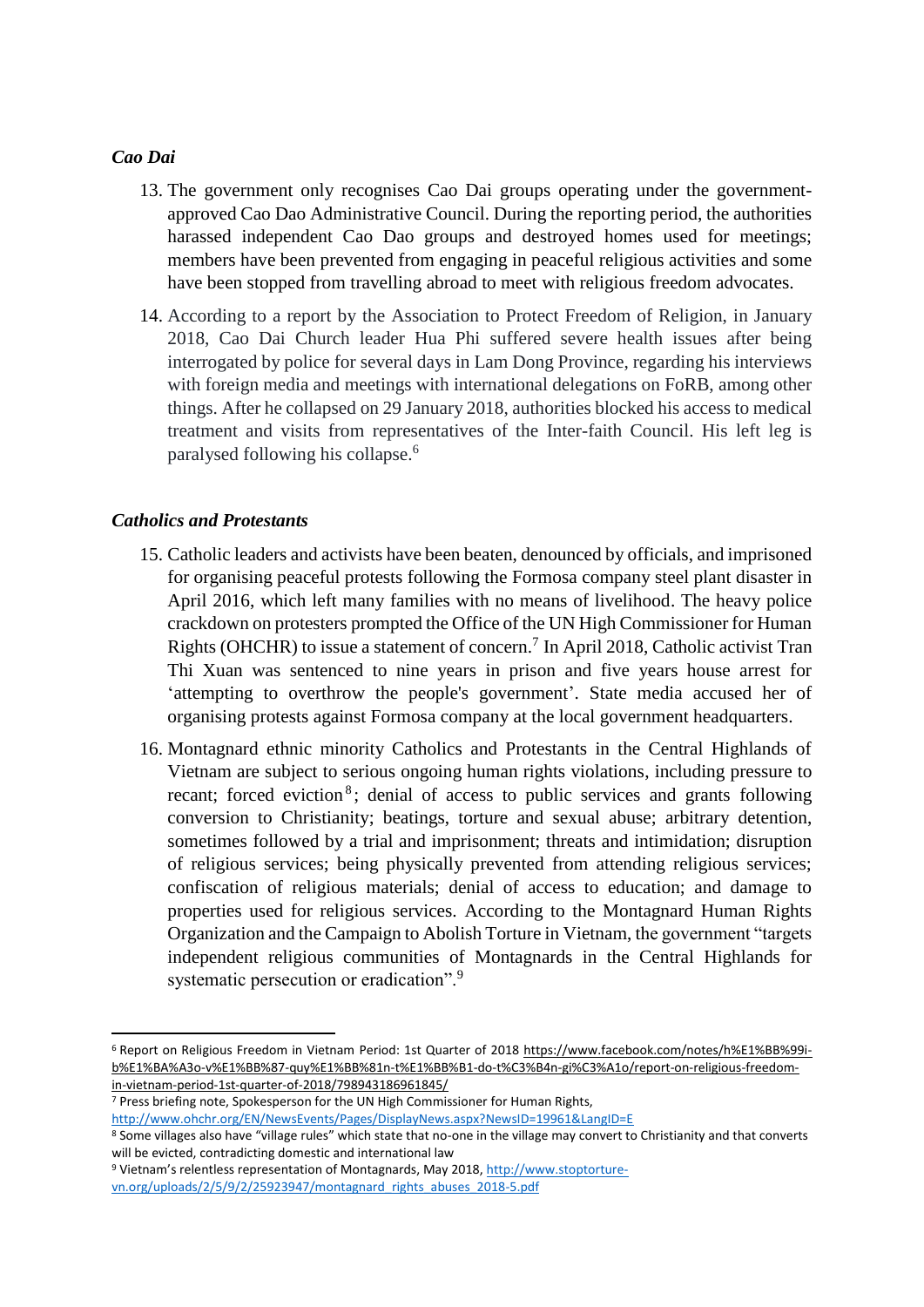- 17. In August 2016, authorities in Kontum and Dak Lak began interrogating leaders and members of the Evangelical Church of Christ (ECC), demanding that they stop religious activities and cease all contact with overseas 'foreign reactionaries'. On 18 August 2016, public security officers arrested Pastor A Dao, a Ha Lang ethnic minority Protestant belonging to the ECC, while he was traveling to visit church members in Gia Lai Province. They confiscated his mobile phone, checked its contents and accused him of violating government policy on 'unifying all people' and of acting against the government. On 28 April 2017 he was sentenced to five years in prison for helping people illegally leave Vietnam, a charge he denies. Other church members have been detained, strip searched and questioned about Pastor A Dao and their connections with overseas groups and the United Nations (UN).
- 18. Between 18 and 27 April 2018, members of the ECC in Dak Lak reported being threatened by local police with imprisonment "as what happened to Pastor A Dao [sic]" and "like lawyer Nguyen Van Dai" if they did not give up their religious activities and were warned not to contact human rights organisations or talk about human rights issues to people outside Vietnam.
- 19. In June 2014, 76 Christians at a Mennonite Christian Centre in Binh Duong Province were kicked, punched and detained by a crowd of 300 to 500 people, led by the local police chief. In November 2014, hammers and metal cutters were used to attack the same centre. Nine Christians at the centre were arrested and charged with not having identification cards and temporary residence papers, despite these documents reportedly being confiscated by police. Church members reported that hired thugs and police harassed Christians onsite, including during religious meetings, by pelting them with rotten eggs and using bricks and stones to damage the building.

## *Hoa Hao Buddhists*

- 20. Independent Hoa Hao Buddhist groups not affiliated with the state-sponsored Hoa Hao Administrative Council suffer ongoing harassment from the authorities, including confiscation of property used for religious worship, intrusive surveillance and disruption of religious activities.
- 21. In April 2016, 14 Hoa Hao Buddhists in Vietnam were assaulted by security agents as they marked the anniversary of the disappearance of Hoa Hao Buddhism founder Huynh Phu So. One victim lost consciousness and security agents prevented a disabled victim, who suffered a seizure as a result of the assault, from accessing hospital treatment.
- 22. In February 2018, authorities in An Giang Province sentenced six Hoa Hao Buddhists to between two and six years in prison for holding a peaceful demonstration against the suppression of FoRB after police prevented them commemorating the death of another community member. All six were charged with 'disrupting public order' under Article 245 of the penal code; one person was also charged with 'resisting officials performing their duty' (Article 257).<sup>10</sup>

**<sup>.</sup>** <sup>10</sup> CSW, 'Six Vietnamese Hoa Hao Buddhists sentenced', 12 Feb 2018, <http://www.csw.org.uk/2018/2/12/press/3839/article.htm>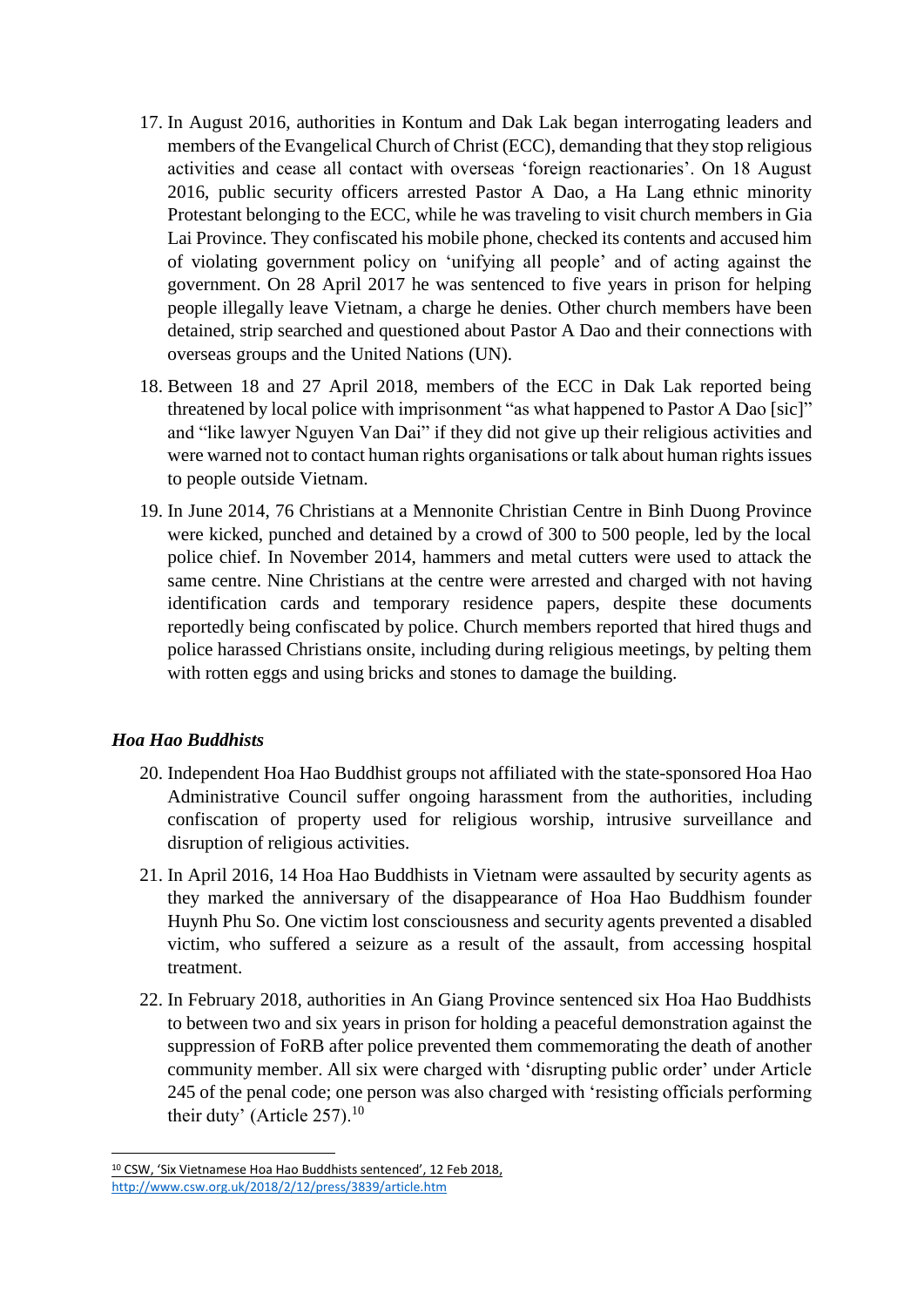### *Other religious minorities*

- 23. Muslims from the Cham ethnic group have reported restrictions on women's religious dress in schools and workplaces. Others avoid wearing religious dress to avoid discrimination. Cham Muslim organisations must be registered with the government: however, many Cham people do not accept the legitimacy of the Administrative Council as their official representative body. There are also reports that Muslim and Hindu Cham places of worship have been used as tourist attractions, at times disrupting legitimate religious activities, while land and buildings of religious significance have been confiscated by developers with support from the authorities.
- 24. According to the Khmer Kampuchea-Krom Federation, the state-sponsored Patriotic United Buddhist Association and the Party-affiliated Vietnam Buddhist Sangha (VBS) interfere heavily with religious activities and ensure that monks who advocate for greater religious freedom are removed and even imprisoned. One monk, the Venerable Thach Thuol, has been imprisoned since 2013 for peacefully exercising his right to teach Khmer in his temple school. $^{11}$
- 25. In January 2017, authorities in Thai Nguyen Province destroyed funeral sheds belonging to Hmong followers of the Duong Van Minh (DVM) religion/belief, a group not recognised by the government (since 2015, at least nine funeral sheds have been destroyed in one village alone). Anti-riot police, public security agents and local government officials also arrested and tortured seven people for two days. At a meeting with provincial authorities on 7 January 2017, high ranking officials accused DVM followers of 'opposing the party and the state', stating that the building of the funeral sheds is illegal, without reference to any legal provision.

## **Deaths in police custody**

- 26. Protestant church elder Hoang Van Ngai died in police custody on 17 March 2013. Ngai defended his church – which belongs to the legally recognised Evangelical Church of Vietnam (South) – when the authorities tried to force it to close. On 15 March 2013, he and his brother Hoang Van Pa were arrested without formal documentation. Detained in an adjacent room, Mr. Pa heard the sound of violent beating just before his brother's limp body was removed from the cell on 17 March. Photographs of Ngai's corpse show severe bruising which was not there before his detention. Ngai's family rejected the police's explanation of suicide.<sup>12</sup>
- 27. In May 2017, Hoa Hao Buddhist Nguyen Huu Tan died within ten hours of being taken into custody at a police detention facility in Vinh Long Province, having been detained under Article 88 of Vietnam's Penal Code, which prohibits conducting anti-state propaganda, a charge often levelled at petitioners and activists. Despite inconsistent and contradictory claims by authorities that he had committed suicide using a letter opener, his injuries suggest he was tortured in custody. Family members who requested an

<sup>&</sup>lt;sup>11</sup> Khmer-Krom, subsection: Religious freedom and freedom of association,<http://unpo.org/members/7887,> accessed May 2018

<sup>12</sup> CSW, April 2013, Vietnam: Death in custody of Hmong Christian, Central Highlands[, http://dvov.org/wp](http://dvov.org/wp-content/uploads/2014/07/vietnamese-christian-death-in-custody.pdf)[content/uploads/2014/07/vietnamese-christian-death-in-custody.pdf](http://dvov.org/wp-content/uploads/2014/07/vietnamese-christian-death-in-custody.pdf)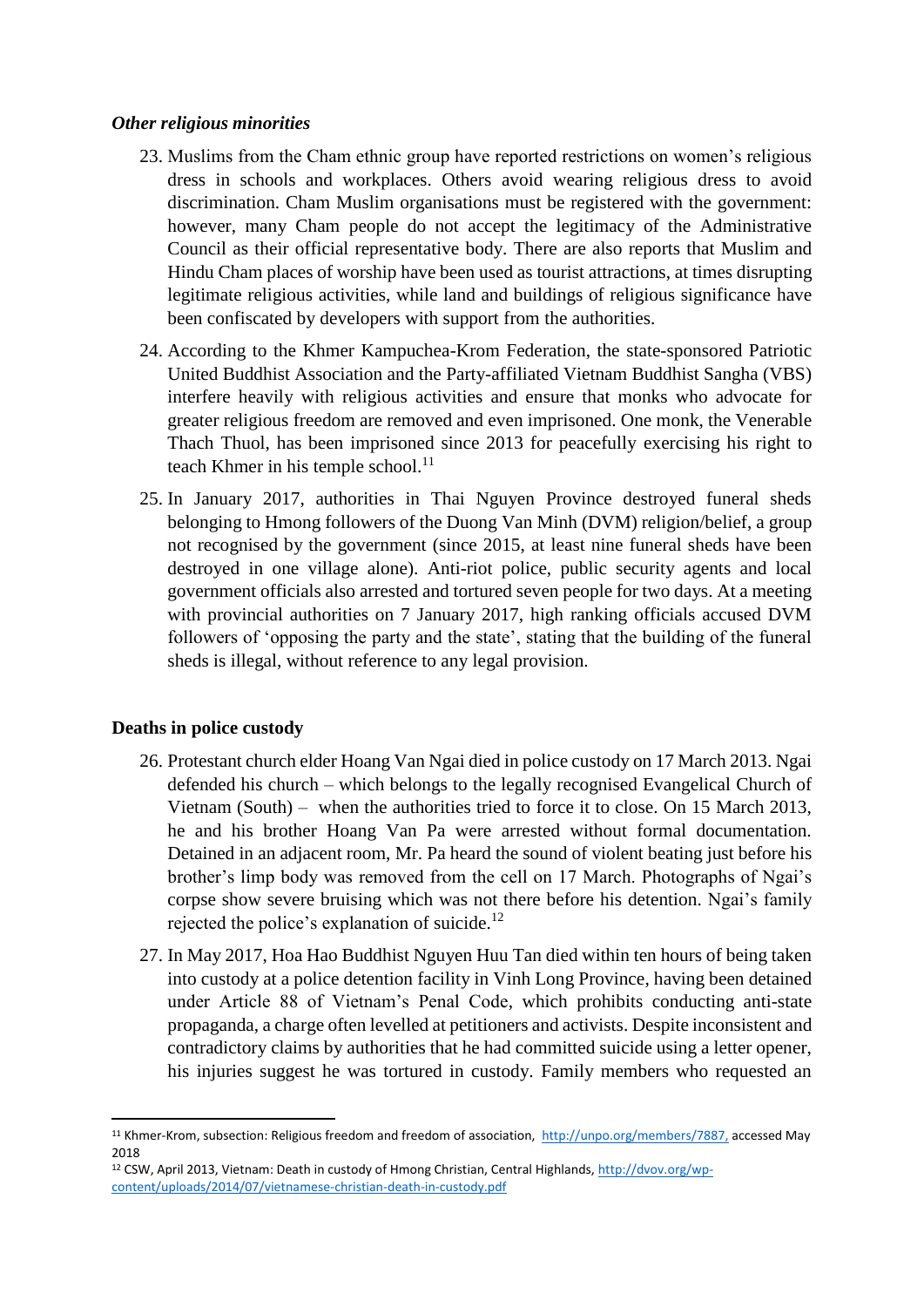investigation into his death have been harassed and threatened with arrest, and subject to ongoing harassment and surveillance in connection with their affiliation with an independent Hoa Hao Buddhist religious group.<sup>13</sup>

#### **Recommendations**

- **28. Honour commitments made during the previous UPR to safeguard FoRB;**
- **29. Revise all regulations and legislation pertaining to religion to ensure they align with international standards as set out in Article 18 of the ICCPR, in consultation with religious communities and legal experts;**
- **30. Ensure that any form of registration system is optional, not mandatory, and is not used as a tool to control religious activities;**
- **31. Immediately release all prisoners of conscience detained in connection with their religion or belief, and investigate cases of wrongful imprisonment;**
- **32. Ensure that all forms of torture and ill-treatment cease immediately. The State Party must guarantee that perpetrators of torture and ill-treatment, including extra-judicial killing, are held to account; where necessary, legal provisions should be revised or revoked in order to comply with the Convention against Torture (CAT), to which Vietnam is party;**

**Protect ethnic and religious minorities from all forms of social hostility, as well as discrimination by state agents; cases of abuse of power by authorities should be subject to thorough, impartial investigations, and mechanisms established to deal with complaints by religious communities and individuals.**

#### **The detention of individuals promoting FoRB<sup>14</sup>**

- 33. On 5 April 2018 human rights lawyer Nguyen Van Dai was tried and sentenced to 15 years in prison followed by five years house arrest for 'carrying out activities aimed at overthrowing the government' under Article 79 of the Vietnamese penal code. Dai, a Protestant Christian, has been repeatedly harassed and attacked by the authorities. On 16 December 2015 Dai and his colleague, Le Thu Ha, were [arrested](http://www.csw.org.uk/2018/04/03/news/3898/article.htm) as they prepared to meet European Union (EU) representatives for the annual EU-Vietnam human rights dialogue. Dai and Ha were released into exile in June 2018.
- 34. Pastor Nguyen Trung Ton was tried on 5 April 2018 and sentenced to 12 years in prison. Ton is a Protestant pastor and HRD. Pastor Ton, his family and church members were repeatedly and violently [attacked](http://link.email.dynect.net/link.php?DynEngagement=true&H=3ZUQjNycMu7D/e+m/Omi3Qi1eTNrfRb0HcFplK3KYerw+6SfjwwI9jP+Z5Onw7JJLm8MXj0p11NnjZN1ZrnLMJeHh/+wfZujDP88KukkkrOy7ZqWKDNxkw==&G=0&R=http://www.csw.org.uk/2017/03/23/press/3485/article.htm&I=20180403151101.0000000f6f7e@mail6-53-ussnn1&X=MHwxMDQ2NzU4OjVhYzM5OTdlOGI5YzJjNWM5Y2NhMzU4YTs=&S=VI49yzJ3xjClEdC8Vf27eFHDUusJZYlgUjAoYQyGEr4) by local authorities and police. In February 2017 Pastor Ton was kidnapped by state agents, stripped naked, tied, beaten and abandoned in a remote mountainous location in the middle of the night, leaving him with serious injuries. Following an appeal hearing in June 2018, Ton's sentence was upheld.

<sup>13</sup> CSW June 2017, Vietnam: Hoa Hao Buddhist death in police custody, <http://www.csw.org.uk/2017/06/21/report/3595/article.htm> <sup>14</sup> See also: CSW, Human rights lawyer sentenced to 15 years, 5 Apr 2018 <http://www.csw.org.uk/2018/04/05/press/3899/article.htm>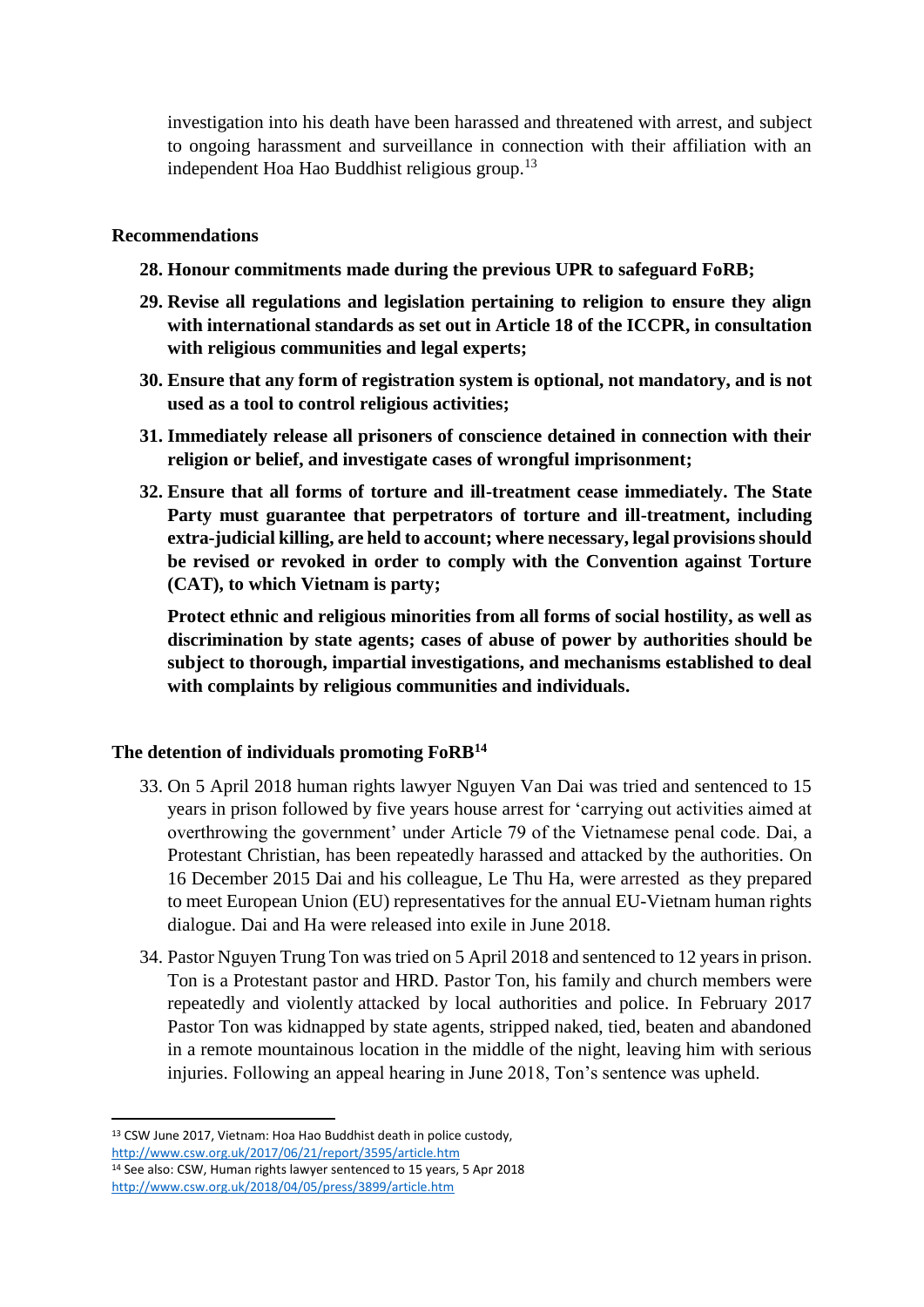35. Also tried on 5 April 2018 was Hoa Hao Buddhist, Nguyen Bac Truyen, a legal expert who has provided pro bono legal assistance to families of political prisoners, victims of land grabs, and persecuted religious communities. He has been sentenced to 11 years in prison. Truyen was forcibly disappeared on 30 July 2017; his family were not formally notified of his detention at the time. Prior to his detention, Truyen and his wife were physically attacked by unknown assailants on several occasions during the reporting period. Following an appeal hearing in June 2018, Truyen's sentence was upheld.

### *Recommendations*

- **36. Provide a safe environment for human rights lawyers, civil society actors and HRDs, enabling them to carry out their work;**
- **37. Consult with genuine, independent civil society groups in Vietnam and strongly encourage their participation in preparations for human rights related reporting, including the UN UPR process;**
- **38. Immediately release HRDs detained or imprisoned in connection with their peaceful defence of the rights of others;**
- **39. Ensure that no citizen is detained incommunicado and that family members of detainees are informed of their whereabouts and the charges against them in good time, in accordance with international standards.**

#### **International legal obligations and commitments**

- 40. On 5 February 2015, Vietnam ratified the Convention against Torture and Other Cruel, Inhuman or Degrading Treatment or Punishment (CAT). However, CSW and other human rights organisations have recorded numerous reports which suggest that the Convention has not been adequately implemented.
- 41. In addition, Vietnam has not ratified the Optional Protocol of the Convention against Torture nor the Convention for the Protection of All Persons from Enforced Disappearances, or the Second Optional Protocol to the ICCPR aiming to the abolition of the death penalty.

#### **Recommendation**

**42. Ratify the treaties cited above and revise national laws and relevant policies to ensure that they are in line with the international conventions to which Vietnam is a party, including CAT and the ICCPR.**

#### **Conclusions**

43. During the reporting period there have been numerous violations of the right to FoRB in Vietnam, which contravene Vietnam's domestic law and international human rights treaties. Furthermore, those who defend the right to freedom of religion or belief and